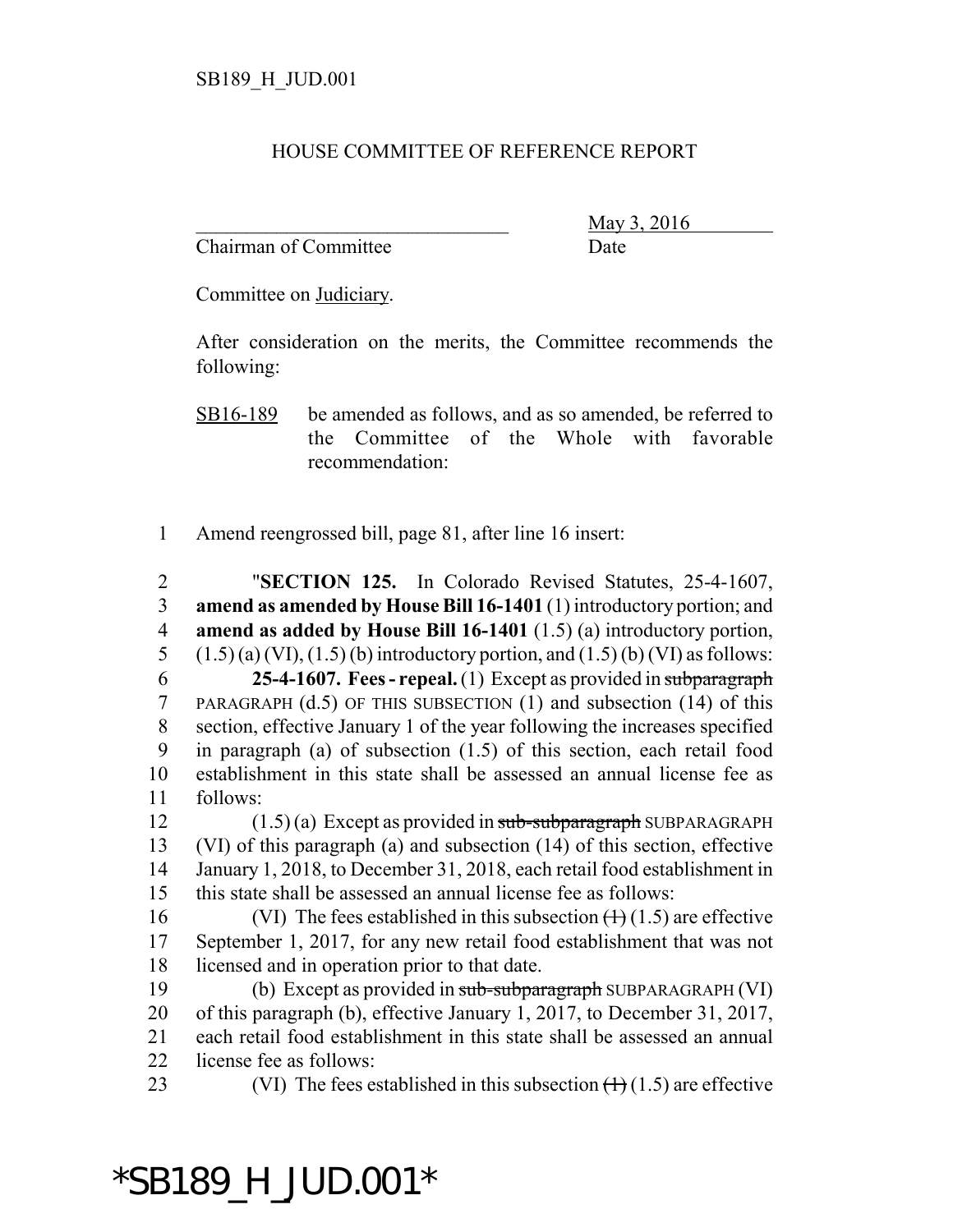September 1, 2016, for any new retail food establishment that was not licensed and in operation prior to that date. This subparagraph (VI) is repealed, effective January 1, 2017.

 **SECTION 126.** In Colorado Revised Statutes, **amend as added by House Bill 16-1401** 25-4-1607.9 as follows:

 **25-4-1607.9. Department targets - audits - reporting.** (1) On or before April 1, 2017, the department shall respond to all plans and specifications and HACCP plan reviews within fourteen working days after receipt, as required by section 25-4-1605 (4).

 (2) On or before December 31, 2019, the department shall ensure significant statewide compliance with the federal food and drug administration's voluntary national retail food regulatory program standards by verifying that:

 (a) At least seventy percent of Colorado's retail food program staff meet the national criteria for appropriate training and education to adequately perform required inspections; and

 (b) At least seventy percent of Colorado's retail food program staff meet the national criteria regarding the focus of inspections on critical item risk factors, the correction of documented deficiencies, and the focus of inspections on the highest-risk establishments.

21 (c) (3) To verify compliance with this section:

22  $(H)$  (a) The department shall audit any local public health agency that conducts inspections within its jurisdiction; and

24 (II) (b) Local public health agencies shall audit the department regarding the jurisdictions where the department conducts inspections.

26 (d) (4) The results of the audits conducted pursuant to paragraph 27 (c) of this subsection  $(2)$  SUBSECTION  $(3)$  OF THIS SECTION must be documented and reported during each stakeholder process held pursuant to section 25-4-1607.5.

 **SECTION 127.** In Colorado Revised Statutes, 42-4-1804, **amend as amended by House Bill 16-1056** (6) (a) as follows:

 **42-4-1804. Report of abandoned motor vehicles - owner's opportunity to request hearing.** (6) (a) (I) Except as provided in subparagraph (II) of this paragraph (a), an operator or its agent shall, no less than two days, but no more than ten days after a motor vehicle has been towed, determine who the owner is and if there is a lienholder and send a notice by certified mail, return receipt requested, to the last address of the owner and any lienholder as determined from records of the department or from a national search performed by the department.

## $*$ SB189\_H\_JUD.001 $*$ <sub>-2-</sub>